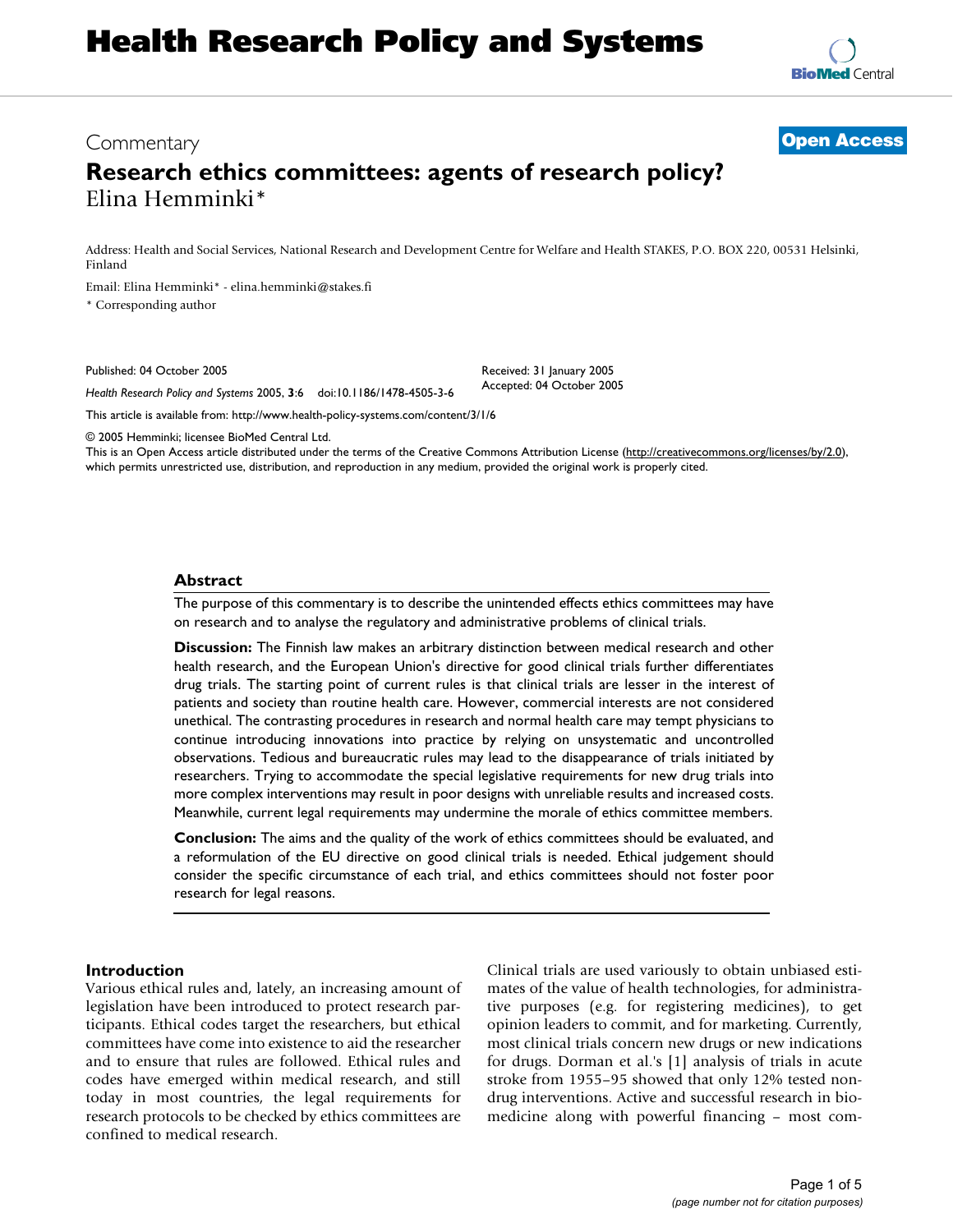monly by the drug firms – have made drug trials a central element of clinical research.

The main aim of ethics committees is to protect patients involved in research. However, it has been asked whether the committees do more harm than good, with researchers expressing concern at the negative impact on research [see for e.g. [2,3]]. Experts have identified serious problems in the processes [4,5,3], while a great variability in the criteria used by the committees is reported both within and between countries [6-10,3], with most of the empirical studies looking at ethics committees come from the U.K. The problems listed include too much work for voluntary committee members, slowness (crucial for studies with time-limited budgets), varying criteria used by different committees, a lack of training of the members of ethics committees, repeat handling of multicenter trials, and excessive costs. Less criticism has been made of omissions – what is allowed to happen that should not be [11], or the waste of limited clinical research capacity on trivial research [12].

The purpose of this article is to describe the unintended effects ethics committees may have on research, using Finland as an example and focusing on clinical trials. I will analyse some of the regulatory and administrative problems associated with clinical trials and suggest solutions.

Finland is a Northern European welfare state with a population of about 5 million people. Trials of new drugs are common in Finland (tenfold higher than might be expected on the basis of the size of the Finnish population) [13], with 287 new drug trials reported to the drug regulatory authority in 2001 [14].

This article is based on observations drawn from reports of clinical trials, both published and unpublished; authoritative advice for conducting trials; my own experience of submitting research to ethics committees, judging research protocols in funding organizations and sitting in Finnish ethics committees. Much of my experience is based on material that is, or has been, confidential, and so I will amalgamate the information for purposes of anonymity.

# **Discussion**

# *The regulation of clinical trials and ethics committees*

In Finland, ethics committees were first established voluntarily in the 1970s, whilst later their tasks and composition were regulated through a 1999 Act on medical research [15,13]. Only medical research ("research, which affects human integrity and is led by physicians") is expected to be submitted to ethics committees for prior evaluation. The European Union good clinical trials directive [16] was integrated into the Finnish national law in spring 2004, differentiating drug trials as a subgroup that is subject to more detailed regulation. In addition, the directive added many administrative and surveillance tasks in regard to drug trials, some of which are only vaguely related to ethics, such as insurance, compensation of injuries, and external surveillance of adverse drug events.

The Finnish law requires that informed consent is obligatory in all drug trials, and the procedures are regulated in detail; in non-drug clinical trials, informed consent may be waived in exceptional circumstances. Informed consent is defined such that the people who are "the targets" of the trial will be included in the study only after the trial has been described to them honestly and in detail, and they have then voluntarily given their permission, free of any pressures. The consent "must be written, dated and signed", and in the case of incapable persons, this should be made by his or her legal representative. If the person cannot write, oral consent may be accepted in the presence of at least one witness [16]. The Finnish Act (Sublaw 986/1999) gives a detailed list of the formal requirements of informed consent and additional details on how to ask for informed consent and which kinds of documents are needed are given by drug control authorities and the central ethics committee. One requirement is that a copy of the signed consent is to be given to the patient or other research participant, suggesting a contract arrangement.

Informed consent on data acquisition and its use is much vaguer. In general, the legal and ethical issues of data use in health research are a muddle due to law changes over time, historic data sets, commercial interest, and special questions of genetic data or other biological samples. In multinational studies, the issue is complicated by the effects of varying data protection laws and their interpretation in different countries. Many researchers have decided to avoid the problems by asking for informed consent from the patient to also use his/her data outside the current research frame. This consent is likely to be uninformed, because an average patient does not know, for example, what information can be obtained from a blood sample or what data national registers contain, or what does anonymity of genetic samples imply. In clinical trials, informed consent for data storage or transfer often ends up being a quasi-action from an ethical point of view.

Current ethical rules in Finland do not classify commercial interests as unethical, and they do not need to be revealed to trial participants. Patients may be asked to join trials with designs favouring the studied therapy or they are asked to join trials intended to accustom physicians to prescribing a certain therapy through their trial participation. A large number of trials remain unpublished (within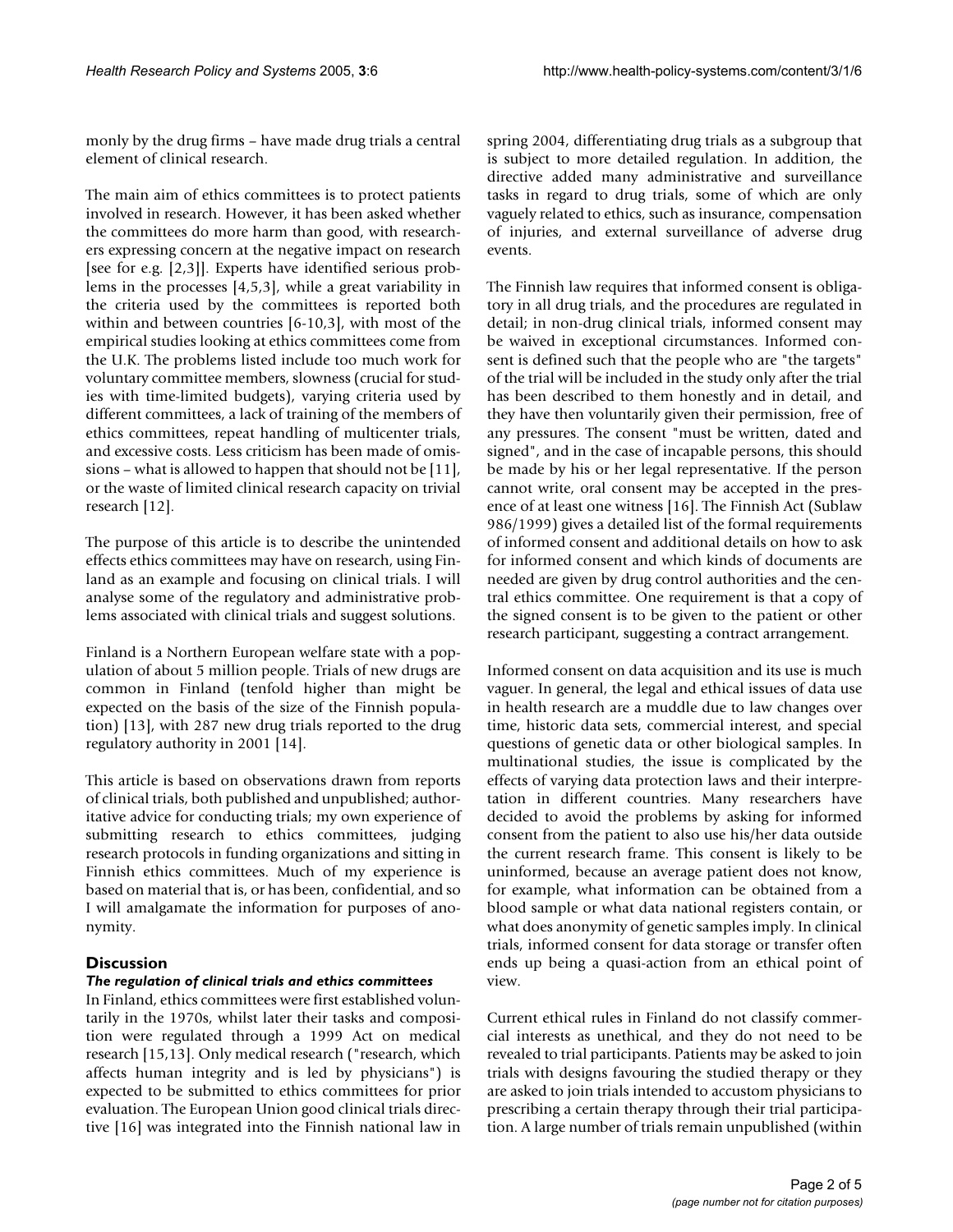pharmaceuticals, this is more than half), and those favouring the therapy being studied are more likely to be published [17-22]. A common motive for patients to take part in research is an altruistic wish to help medicine develop for the common good, and were the patients to know that the trial was created for commercial reasons and/or the results would remain unavailable, they may not have participated.

## *Double standards on informed consent*

Current rules for Finnish ethics committees – for example, as expressed in the EU directive on good clinical trials – start from the idea that clinical trials are, by definition, lesser in the interests of the patient and society than routine health care. The ethical codes do not explain why an intervention that is already used in patient care automatically requires an informed consent within a research setting [23-25]. In ordinary health care, the same intervention may be prescribed by less experienced and knowledgeable practitioners. In the words of the paediatrician Richard Smithells: "I need permission to give a drug to half of my patients, but not to give it to them all" [cited by [23]].

Even though the idea of a physician being a consultant to help the patient make an informed choice has been put forward, it is likely that this consumerism in health care will only expand into issues where lay-persons have the main responsibility for health decisions, such as in the field of prevention and some chronic diseases. In medical research, current ethics have adopted the consumer model, largely putting the responsibility on the patient regardless of the nature of the issue being studied.

The contrast between the procedures required in research and normal health care is striking. Additional research requirements may tempt physicians to continue the old method of introducing innovations into practice by relying on unsystematic and uncontrolled observations. In the case of new drugs, the inflexible requirement of informed consent in emergency situations with critically ill patients may be unethical and/or unfeasible. It may result in the future with emergency medication being based on uncontrolled experimentation.

In practice, asking for informed consent is often something of a performance, in which patients and physicians are acting as if a truly informed consent was asked for. In many situations, patients cannot or prefer not to make an informed choice [26]. Moreover, even if such an attempt at truly informed consent is made, it is not often successful. Diseases and ill health are concentrated among the aged. Most patient information leaflets and consent forms are long with difficult language [27,28].

#### *Impact on ethics committees*

In many countries, ethics committees have been transformed from bodies providing advice into administrative bodies observing that rules are followed [for the U.K., see [29]]. If in conflict, the law precedes ethics. The legal requirements used in judging the ethicality of clinical trials may undermine the morale of the members of ethics committees. Giving positive statements on research protocols fulfilling legal requirements, yet wasting resources and bringing no value to health may create cynicism and decrease true interest in their work. Such situations include accepting marketing research disguised as scientific research, or accepting patient information leaflets which contain all the necessary information, but which are unlikely to be understood by the target group. Giving a negative statement on important ethical research that does not fulfil legal requirements may also undermine morale.

### *Impact on research orientation*

Tedious and bureaucratic rules may result in more and more incentives being necessary to persuade physicians and their employers to carry out trials, making trials more expensive. Trials initiated by researchers may disappear and only those trials having a rich sponsor will survive. We are already in a situation where most drug trials are paid for by drug companies [1,30-33]. In the U.K., noncommercial sources have also extensively supported clinical trials, including non-drug trials, but in recent years there has been a clear decline [34].

"Ethical" codes and legislation may lead to trials becoming tedious, expensive and factory-like, alienating interested minds and health service providers. In the worst scenario, research resources are wasted, answers are received to unimportant questions, and scientists turn to other types of health research.

The current Finnish legislation and many international codes have been made to accommodate the special requirements of new drug trials and they do not fit well into established therapies or into more complex interventions, such as prevention and ways of organizing services. Trying to accommodate the legal requirements may result in poor designs with unreliable results and increased costs, and interest in studying complex interventions may diminish. For example, if the requirement of informed consent is interpreted rigidly, cluster randomization would become unfeasible.

# **Conclusion**

Comparative trials that answer important health or health service questions and which are not biased by commercial interests are needed. They should be applicable to real life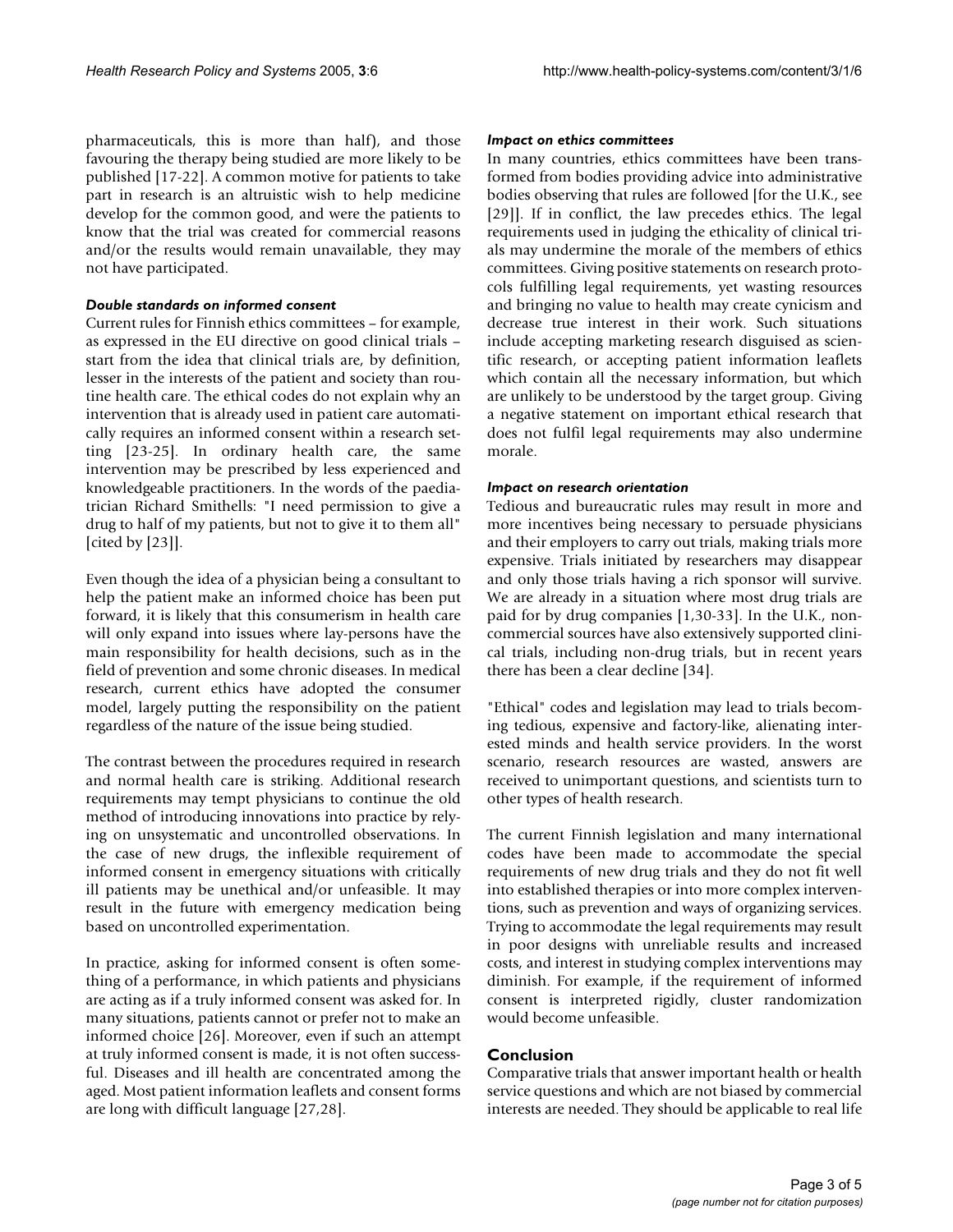situations, and use resources prudently to allow many questions to be studied.

The research question and field circumstances should determine how clinical trials should be done. When the Helsinki Declaration was formulated, Bradford Hill [35], an innovator behind clinical trials, claimed that there is no one way of doing clinical trials ethically, and giving detailed advice as if there were will harm both research and ethics. He argued that ethical judgement has to consider the specific circumstances of each trial. General advice for trial design and ethics are useful in giving inexperienced researchers help in their work, but as Foster [29] has argued, to decide what is ethically appropriate requires a thoughtful balancing between different moral approaches and cannot simply be substituted by regulation and rules.

It seems that ethics committees have sometimes become an extra burden instead of an aid to bettering clinical trials. The external review by ethics committees should be advisory and they should not be censoring and preventing research, but advising and helping researchers to carry out responsible research. Ethics committees should judge the ethical components, free from rigid detailed rules, guided by general principles, enriched in international debate. Ethics include the fair use of health care resources and the potential value of the study. The burden of judging the benefits and risks should not be put solely onto individual patients via informed consent.

The concept and practical application of informed consent should be rethought for trials with interventions which can be used without informed consent in everyday practice. Normal health care and research on existing practices should have similar ethical rules [24,25]. Opting out and "non-compliance" are the rights of a person, both in research and normal care. But people cannot (individually) beforehand decline from being asked to enter mass screening, or choose hospital wards randomized to varying (established) treatment policies. Their role in deciding on emergency care is limited, too. Whether or how individuals are informed about the trial should depend on the intervention. For screening, Irwig et al. [36] have proposed a survey of the target population's interest in participating after being fully informed before the offer of screening. For trials comparing different treatment policies (pragmatic trials), providing information to and gaining permission from the communities in which the research is being carried out is an option. For collective permission to be useful, it may, however, need public education on what the trials are and why they are valuable.

Participation in trials with non-commercial interests should be seen as a professional responsibility [37], and clinical trials with existing therapies or service provision should be considered a part of health services.

The role of ethics committees should be expanded to cover commercial interests. Ethics committees should guarantee that all potential participants, both physicians and patients, are aware of the financer, and what, if any, are the commercial aims, as well as what compensation is paid, and whether results will be publicly available.

The rules and legislation governing the work of ethics committees as well as the quality of their work should be evaluated. Observations suggest that ethics committees are doing tasks which do not suit them, and which prevent them from concentrating on the real issues. Furthermore, there is a worry that the new EU legislation may worsen the opportunities to do trials which are in the patients' interest. An urgent task in Europe is to reformulate the EU directive on good clinical trials and to discuss ethics from a wider perspective.

# **Competing interests**

The author(s) declare that they have no competing interests.

# **Acknowledgements**

I thank Piret Veerus for her valuable comments.

#### **References**

- 1. Dorman PJ, Counsell C, Sandercock P: **[Reports of Randomized](http://www.ncbi.nlm.nih.gov/entrez/query.fcgi?cmd=Retrieve&db=PubMed&dopt=Abstract&list_uids=10512897) [Trials in Acute Stroke, 1955 to 1995. What Proportions](http://www.ncbi.nlm.nih.gov/entrez/query.fcgi?cmd=Retrieve&db=PubMed&dopt=Abstract&list_uids=10512897) [Were Commercially Sponsored?](http://www.ncbi.nlm.nih.gov/entrez/query.fcgi?cmd=Retrieve&db=PubMed&dopt=Abstract&list_uids=10512897)** *Stroke* 1999, **30:**1995-1998.
- 2. Doll R: **What are the effects of the fifth revision of the Declaration of Helsinki: research will be inpeded.** *BMJ* 2001, **323:**1421-1422.
- 3. Glasziou P, Chalmers I: **[Ethics review roulette: what can we](http://www.ncbi.nlm.nih.gov/entrez/query.fcgi?cmd=Retrieve&db=PubMed&dopt=Abstract&list_uids=14726317) [learn? That ethics review has costs and one size doesn't fit](http://www.ncbi.nlm.nih.gov/entrez/query.fcgi?cmd=Retrieve&db=PubMed&dopt=Abstract&list_uids=14726317) [all.](http://www.ncbi.nlm.nih.gov/entrez/query.fcgi?cmd=Retrieve&db=PubMed&dopt=Abstract&list_uids=14726317)** *BMJ* 2004, **328:**121-122.
- 4. Saunders J: **[Research ethics committees time for change?](http://www.ncbi.nlm.nih.gov/entrez/query.fcgi?cmd=Retrieve&db=PubMed&dopt=Abstract&list_uids=12528967)** *Clin Med* 2002, **2:**534-538.
- 5. Jamrozik K: **The case for a new system for oversight of research on human subjects.** *Med Ethics* 2000, **26:**334-339.
- 6. Hotopf M, Wessely S, Noah N: **[Are ethical committees reliable?](http://www.ncbi.nlm.nih.gov/entrez/query.fcgi?cmd=Retrieve&db=PubMed&dopt=Abstract&list_uids=7884767)** *J R Soc Med* 1995, **88:**31-33.
- 7. Redshaw ME, Harris A, Baum JD: **[Research ethics committee](http://www.ncbi.nlm.nih.gov/entrez/query.fcgi?cmd=Retrieve&db=PubMed&dopt=Abstract&list_uids=8731532) [audit: differences between committees.](http://www.ncbi.nlm.nih.gov/entrez/query.fcgi?cmd=Retrieve&db=PubMed&dopt=Abstract&list_uids=8731532)** *J Med Ethics* 1996, **22:**78-82.
- 8. Jamrozik K, Kolybaba M: **[Are ethics committees retarding the](http://www.ncbi.nlm.nih.gov/entrez/query.fcgi?cmd=Retrieve&db=PubMed&dopt=Abstract&list_uids=10026670) [improvement of health care services in Australia?](http://www.ncbi.nlm.nih.gov/entrez/query.fcgi?cmd=Retrieve&db=PubMed&dopt=Abstract&list_uids=10026670)** *Med J Aust* 1999, **170:**26-28.
- 9. Maskell NA, Jones EL, Davies RJO: **Variations in experience in obtaining local ethical approval for participation in a multicentre study.** *Q J Med* 2003, **96:**305-307.
- 10. Hearnshaw H: **[Comparison of requirements of research ethics](http://www.ncbi.nlm.nih.gov/entrez/query.fcgi?cmd=Retrieve&db=PubMed&dopt=Abstract&list_uids=14726341) [committees in 11 European countries for a non-invasive](http://www.ncbi.nlm.nih.gov/entrez/query.fcgi?cmd=Retrieve&db=PubMed&dopt=Abstract&list_uids=14726341) [interventional study.](http://www.ncbi.nlm.nih.gov/entrez/query.fcgi?cmd=Retrieve&db=PubMed&dopt=Abstract&list_uids=14726341)** *BMJ* 2004, **328:**140-141.
- 11. Savulescu J, Chalmers I, Blunt J: **[Are research ethics committees](http://www.ncbi.nlm.nih.gov/entrez/query.fcgi?cmd=Retrieve&db=PubMed&dopt=Abstract&list_uids=8956711) [behaving unethically? Some suggestions for improving per](http://www.ncbi.nlm.nih.gov/entrez/query.fcgi?cmd=Retrieve&db=PubMed&dopt=Abstract&list_uids=8956711)[formance and accountability.](http://www.ncbi.nlm.nih.gov/entrez/query.fcgi?cmd=Retrieve&db=PubMed&dopt=Abstract&list_uids=8956711)** *BMJ* 1996, **313:**1390-1393.
- 12. Chalmers I: **[Current Controlled Trials: an opportunity to help](http://www.ncbi.nlm.nih.gov/entrez/query.fcgi?cmd=Retrieve&db=PubMed&dopt=Abstract&list_uids=11714397) [improve the quality of clinical research.](http://www.ncbi.nlm.nih.gov/entrez/query.fcgi?cmd=Retrieve&db=PubMed&dopt=Abstract&list_uids=11714397)** *Curr Control Trials Cardiovasc Med* 2000, **1:**3-8.